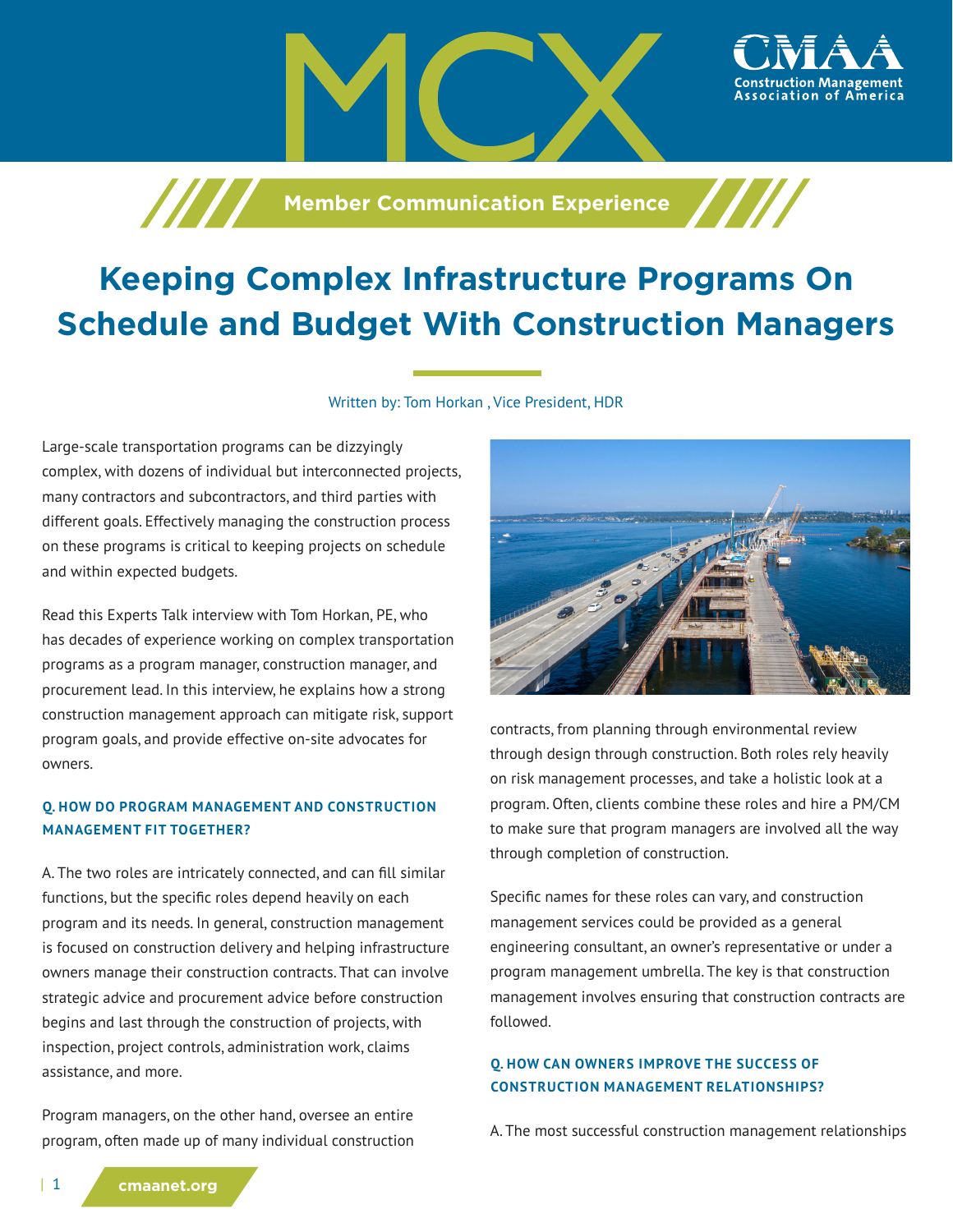are when the construction manager is involved in the big picture delivery as opposed to specific tasks. Sometimes clients who are hiring a program manager or construction manager for the first time become very anxious about the details of scope, how the scope is worded and what the specific roles are. We always tell our clients that we're here to help. Our interest is in your long-term success, not in a short-term fee.

777 T

Construction management programs that I have seen to be the most successful are those where owners apply our strategic advice and involve senior staff in their decision making, giving them the benefit of knowledgeable experts who've done this work across the continent using varying approaches for decades. Culturally, this can require a conscious shift in approach, but when it works, it really works well.

# **Q. IF THE PROGRAM IS USING AN ALTERNATIVE DELIVERY APPROACH, WHY DOES IT STILL NEED A CONSTRUCTION MANAGER?**

A. I think alternative delivery projects are often where owners need an experienced construction manager the most. Because of the complexity of the contracts and the varying approach to managing the construction contracts, having a dedicated and experienced construction manager can be critical to avoid unexpected problems.

Alternative delivery methods can be great options, and can offer an owner less risk, but that depends on the contract being managed effectively. The ultimate delivery of any project is through a construction contract. And yes, that contract may shift more risk to the contractor. However, it requires a lot of expertise to make sure that that risk stays with the contractor as you're managing construction. Some of that requires making sure the procurement documents and contracts are written correctly, to provide the risk equation an owner expects. And then as construction begins, it means making sure that documentation occurs and schedules are reviewed to keep the risk the way the contract specifies. That requires a lot of diligence and a lot of expertise.

Alternative delivery methods are becoming more popular throughout the country, but they are still new to many owners. I spoke recently with a large organization that is going to try its first CM/GC contract. They don't have anybody on staff

who's used the method before, so we'll work side-by-side with the procurement department and their legal department, get the contracts put together, and help them navigate the procurement process. There are many owners in the same situation.

### **Q. HOW DOES A CONSTRUCTION MANAGEMENT APPROACH HELP INFORM DELIVERY METHOD DECISIONS?**

A. As part of construction management services, we often help clients choose which delivery method works best for them to meet their goals. Usually that delivery decision is done in conjunction with the preliminary design process.

Sometimes the delivery method focuses on schedule, when a program needs to meet a certain date. Those projects often gravitate toward design-build delivery. Others have very complicated constructability issues, which often leads to a CM/GC approach. For other programs, budget is the most important, overriding other considerations. In every case, managing risk is a critical decision, with owners deciding how much project risk to shift to the contractors.

We facilitate workshops, we bring in different delivery and procurement expertise, and we work with the client to determine the most appropriate delivery method for each project of their program. On large programs, this can mean using different delivery methods for different projects. Then we work with clients to make sure their goals for their program — often a key part of the reason they chose a specific delivery method in the first place — are met through final construction and delivery.

### **Q. HOW IS TECHNOLOGY ADVANCING AND CHANGING CONSTRUCTION MANAGEMENT?**

A. Technology offers us real-time information on the status of projects, keeping us more up to date than ever.

When I began in construction management more than 30 years ago, we would wait for days or weeks for an update. These days, our ability to coordinate and get construction issues resolved in the field is lightyears ahead. Our field inspectors' tools send and receive information from the cloud and provide real-time project information to our project control systems. Cameras and video conferencing can let us see work even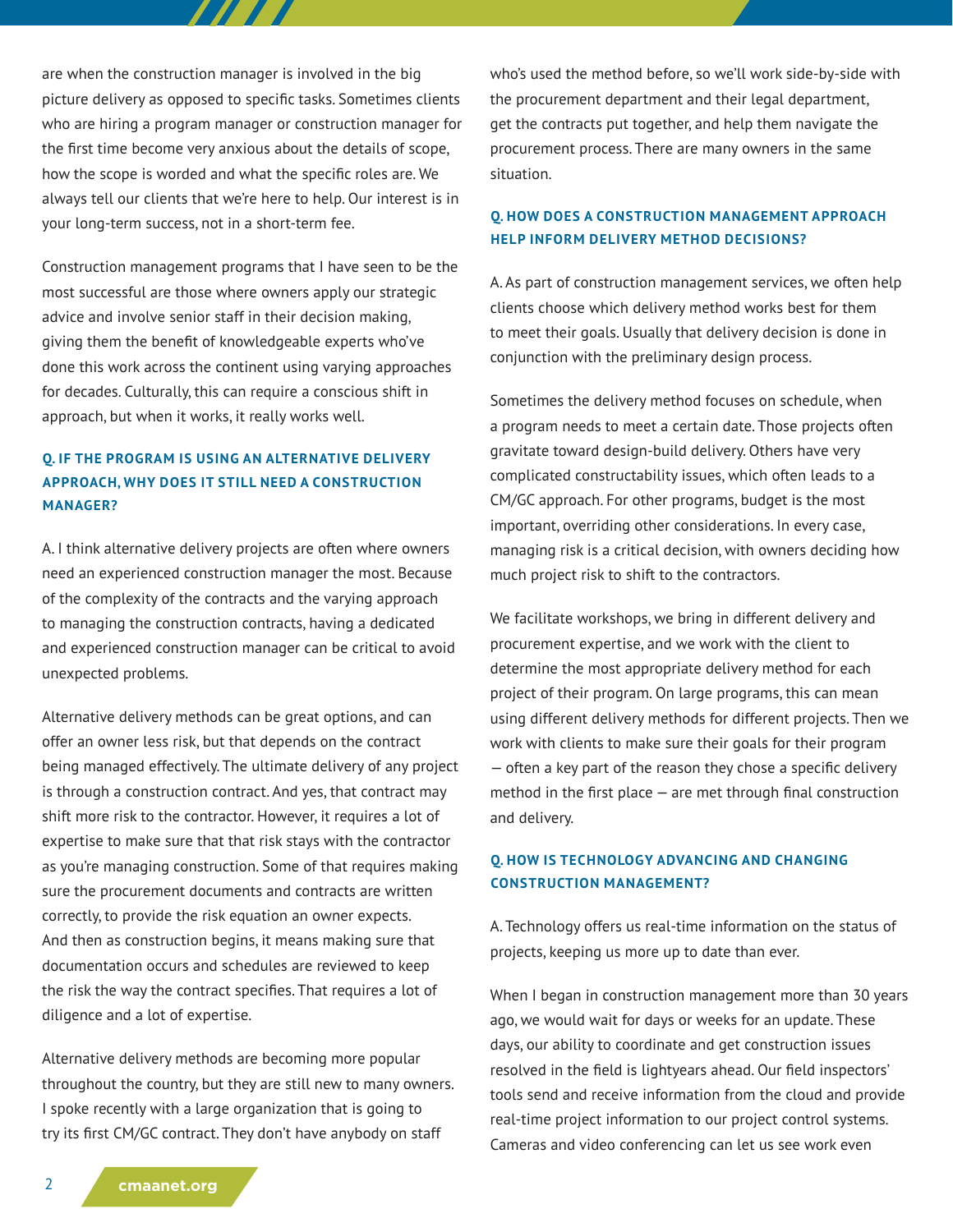if we're not physically at the site. On the management side, building information modeling, or BIM, is a big part of reducing construction conflicts. And dashboards let us see at a glance the status of our projects, where we're behind and what needs attention now. Armed with better information, we can act quicker to head off problems before they become crises.

777 T

Our biggest challenge today is not gathering information but organizing it. That's why a lot of our work on the program management side of construction management is setting up information systems and dashboards to filter through the information and highlight what's important to different stakeholders, whether owners, contractors, program managers, the public, or others.

### **Q. HOW DOES CONSTRUCTION MANAGEMENT FLEX TO MEET THE NEEDS OF EACH PROGRAM?**

A. Every construction management team is created differently, depending on the needs of the program and owners. Some owners have consultants manage the entire work process. In those cases, we provide all the staff, in the office and field, in project controls, inspection and more, and we deal with the contractor daily. On other projects, the owner does most of the daily construction oversight in the field and our teams provide strategic advice, procurement assistance, and technical advice as needed.

What's important is to understand the goals of the program and the owner and customize a team to meet those needs. As a program changes over time, the size of the construction management team can also change significantly, growing to meet new needs or shrinking as phases are completed. This flexibility is one of the strengths of a construction management approach. It means that services and personnel can be customized to match each program's needs and any changes in program funding.

## **Q. HOW DID YOUR CAREER LEAD YOU TO PROGRAM MANAGEMENT AND CONSTRUCTION MANAGEMENT?**

A. I was given an opportunity very early in my career to be part of a program management team in Southern California for a newly created transportation agency. That led me to working as a consultant for an agency while being there every day,

seeing this agency grow quickly. The agency began with just four staff but grew to 40 by the time I left six years later. And in that time I really learned not only more about delivering a capital program, but I became very involved in helping them build their agency. I appreciated the chance to implement a long-term vision for success, and I found that I developed an owner mentality that had me much closer to the final decision making.

I think construction management and program management offer a real win-win, allowing us to have the flexibility to do what we can do in the private sector, but also provide that experience of being an agency owner. I've always enjoyed that, and I've been lucky enough to be able to assist owners in similar ways throughout my career.

# **Q. WHAT ADVICE WOULD YOU GIVE FOR THOSE ENTERING CONSTRUCTION MANAGEMENT OR WANTING TO IMPROVE THEIR CONSTRUCTION MANAGEMENT SKILLS?**

A. Matching the culture of the owner when it comes to delivering construction is critical. Many agencies and organizations have decades of experience dealing with contractors and have built up positive relationships over many years. As a construction manager, it's important that we make sure those relationships are maintained while also being very diligent in our construction administration and making sure that the owner's goals are met.

Our goal is to meet the client's goals, not to get in fights with contractors. And our role is making sure that the contractual conditions get met, that the quality of the product is great for the owner and that we're reasonable on commercial issues.

The way we achieve that is by being very aligned with the client, and key to ensuring that alignment is by co-locating with clients. I've co-located with owners for 25 years. It is the best way to understand their culture and improve communication. We encourage it because it gets our team very focused on delivery for that client every day. Having the ability to walk down the hall and say, "Hey, we have this issue" is a whole lot different than saying, "I need to schedule a meeting with you in two weeks so I can talk about decisions." It means you're working together with the owner as opposed to working for the owner.  $\mathbf{\hat{p}}^{\bullet}$